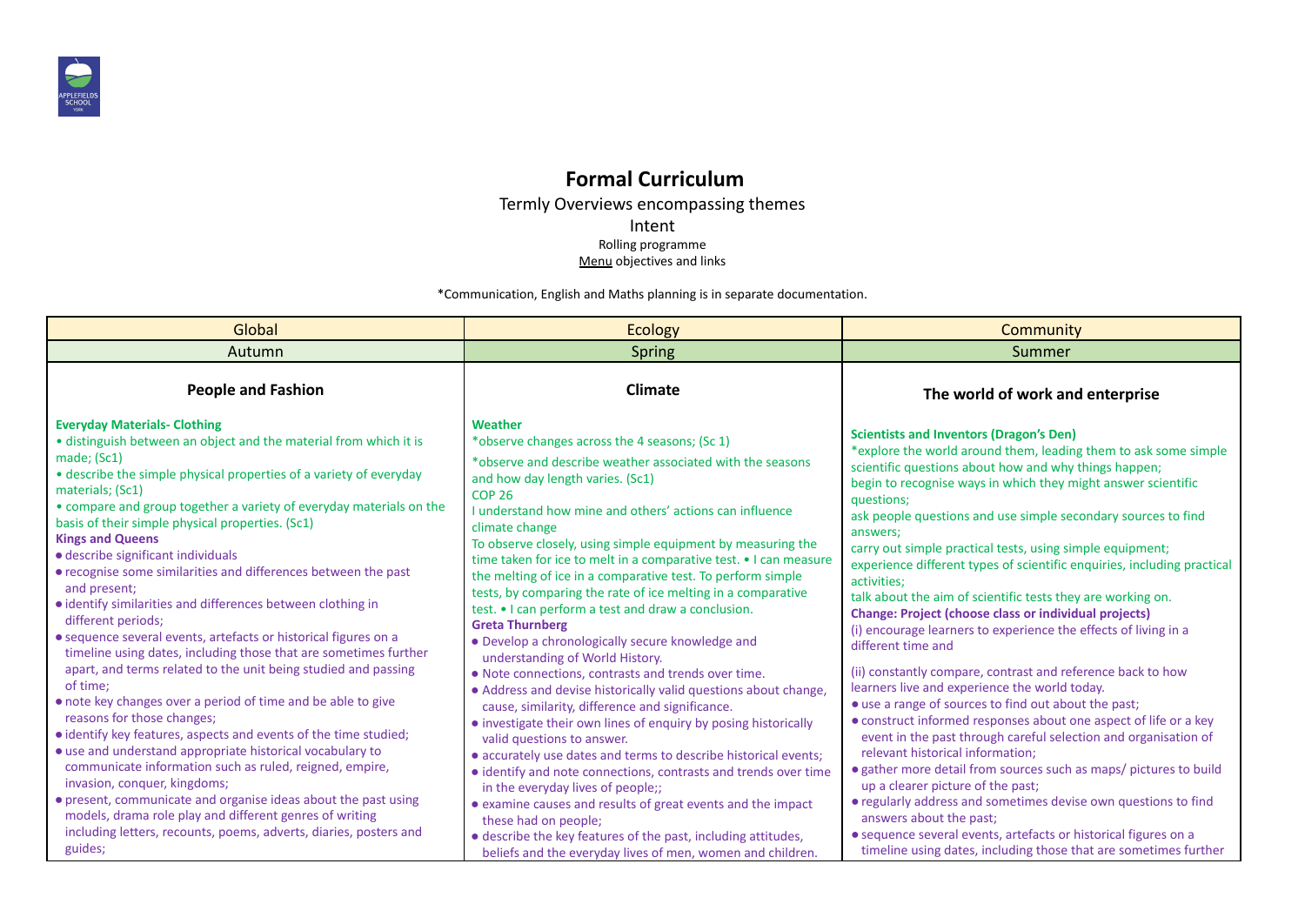

| <b>Geography (LKS2): Fashion &amp; Climate</b>                           | <b>Geography (KS1) Weather</b>                                     | apart, and terms related to the unit being studied and passing of     |  |  |
|--------------------------------------------------------------------------|--------------------------------------------------------------------|-----------------------------------------------------------------------|--|--|
| locate the world's countries, using maps to focus on key places,         | identify seasonal and daily weather patterns in the United         | time;                                                                 |  |  |
| concentrating on environmental regions and key physical and              | Kingdom and the location of hot and cold areas of the world in     | • note key changes over a period of time and be able to give          |  |  |
| human characteristics;                                                   | relation to the Equator and the North and South Poles;             | reasons for those changes;                                            |  |  |
| identify seasonal and daily weather patterns in the United               | RE: Britain and our world: What is special and why                 | • identify key features, aspects and events of the time studied;      |  |  |
| Kingdom and the location of hot and cold areas of the world in           | Talk about somewhere that is special to themselves and why         | • present, communicate and organise ideas about the past using        |  |  |
| relation to the Equator and the North and South Poles                    | Be aware that some religious people have places which have         | models, drama role play and different genres of writing including     |  |  |
| RE: Which people are special and why                                     | special meaning to them                                            | letters, recounts, poems, adverts, diaries, posters and guides        |  |  |
| Talk about people who are special to them                                | Talk about the things that are special and valued in a place of    | <b>Geography- Mapping</b>                                             |  |  |
| Say what makes their family and friends special to them                  | worship                                                            | To devise simple maps; and use and construct basic symbols in a       |  |  |
| Identify qualities of a good friend                                      | Identify some features of sacred places                            | key in the context of the school/local area.                          |  |  |
| Reflect on: I am a good friend?                                          | Recognise a place of worship                                       | To use aerial photographs and plan perspectives to recognise          |  |  |
| Recall and talk about stories about Jesus as a friend to others          | Get to know and use appropriate words to talk about their          | landmarks and basic human and physical features.                      |  |  |
| Recall stories about special people in other religions and what          | thoughts and feelings when visiting a religious place              | Ask geographical questions - Where is it? What is this place like?    |  |  |
| we can learn from them. (Diwali?)                                        | Art: Weather- Seasonal change                                      | How near/far is it?                                                   |  |  |
| <b>Art: Bodies</b>                                                       | produce creative work, exploring their ideas and recording their   | RE: Belonging 2:1                                                     |  |  |
| produce creative work, exploring their ideas and recording their         | experiences become proficient in drawing, painting, sculpture      | Recognise that people may belong to groups                            |  |  |
| experiences become proficient in drawing, painting, sculpture and        | and other art, craft and design techniques evaluate and analyse    | Share feelings of belonging                                           |  |  |
| other art, craft and design techniques                                   | creative works using the language of art, craft and design know    | Know a faith to belong to                                             |  |  |
| evaluate and analyse creative works using the language of art, craft     | about great artists, craft makers and designers, and understand    | Know the name of someone who belongs to a faith                       |  |  |
| and design                                                               | the historical and cultural development of their art forms         | Know a faith rule of belonging (Ramandan?)                            |  |  |
| know about great artists, craft makers and designers, and understand     | <b>Music</b>                                                       | Share ideas about a faith rule                                        |  |  |
| the historical and cultural development of their art forms               | *use their voices expressively and creatively by singing songs     | <b>Art: Career Collage</b>                                            |  |  |
| Suggestions:                                                             | and speaking chants and rhymes *play tuned and untuned             | • to explore creating collage with a variety of media, e.g. paper and |  |  |
| • Make clothes out of paper. • Draw a body in charcoal. • Make a 3D      | instruments musically * listen with concentration and              | magazines.                                                            |  |  |
| model                                                                    | understanding to a range of high-quality live and recorded         | . They learn new techniques, e.g. overlapping, tessellation, mosaic   |  |  |
| • Recall facts about the artist Julian Opie. • Recall facts about the    | music * experiment with, create, *select and combine sounds        | and montage.                                                          |  |  |
| artist Henry Moore. . Recall facts about the artist Giacometti. . Recall | using the inter-related dimensions of music.                       | . To improve their mastery of art and design techniques with a        |  |  |
| facts about the designer Vivienne Westwood.                              | <b>Drama</b>                                                       | range of materials - collage.                                         |  |  |
| Music                                                                    | *develop empathy with, and understanding of, other people          | <b>Music</b>                                                          |  |  |
| *use their voices expressively and creatively by singing songs and       | and the confidence needed to assume a role or character            | *use their voices expressively and creatively by singing songs and    |  |  |
| speaking chants and rhymes *play tuned and untuned instruments           | *learn to cooperate with others, out of role, when problems are    | speaking chants and rhymes *play tuned and untuned instruments        |  |  |
| musically * listen with concentration and understanding to a range of    | presented *Co-operation, in role, to keep the drama alive          | musically * listen with concentration and understanding to a range    |  |  |
| high-quality live and recorded music * experiment with, create,          | *develop the ability to use drama to express a view on a subject   | of high-quality live and recorded music * experiment with, create,    |  |  |
| *select and combine sounds using the inter-related dimensions of         | that they may have strong feelings about *Develop personal         | *select and combine sounds using the inter-related dimensions of      |  |  |
| music.                                                                   | adaptability, spontaneity, co-operation, verbal skills, non-verbal | music.                                                                |  |  |
| <b>Drama</b>                                                             | skills, imagination and creativity; so that the drama they create  | <b>Drama</b>                                                          |  |  |
| *develop empathy with, and understanding of, other people and the        | reflects real life in a fresh way *Being able to understand and    | *develop empathy with, and understanding of, other people and         |  |  |
| confidence needed to assume a role or character                          | appreciate plot and theme                                          | the confidence needed to assume a role or character                   |  |  |
| *learn to cooperate with others, out of role, when problems are          | <b>WRL- DT: Fruit, Veg, Salads and Dips</b>                        | *learn to cooperate with others, out of role, when problems are       |  |  |
| presented *Co-operation, in role, to keep the drama alive                | <b>Designing</b>                                                   | presented *Co-operation, in role, to keep the drama alive             |  |  |
| *develop the ability to use drama to express a view on a subject that    | • Design appealing products for a particular user based on         | *develop the ability to use drama to express a view on a subject      |  |  |
| they may have strong feelings about *Develop personal adaptability,      | simple design criteria.                                            | that they may have strong feelings about *Develop personal            |  |  |
| spontaneity, co-operation, verbal skills, non-verbal skills, imagination |                                                                    | adaptability, spontaneity, co-operation, verbal skills, non-verbal    |  |  |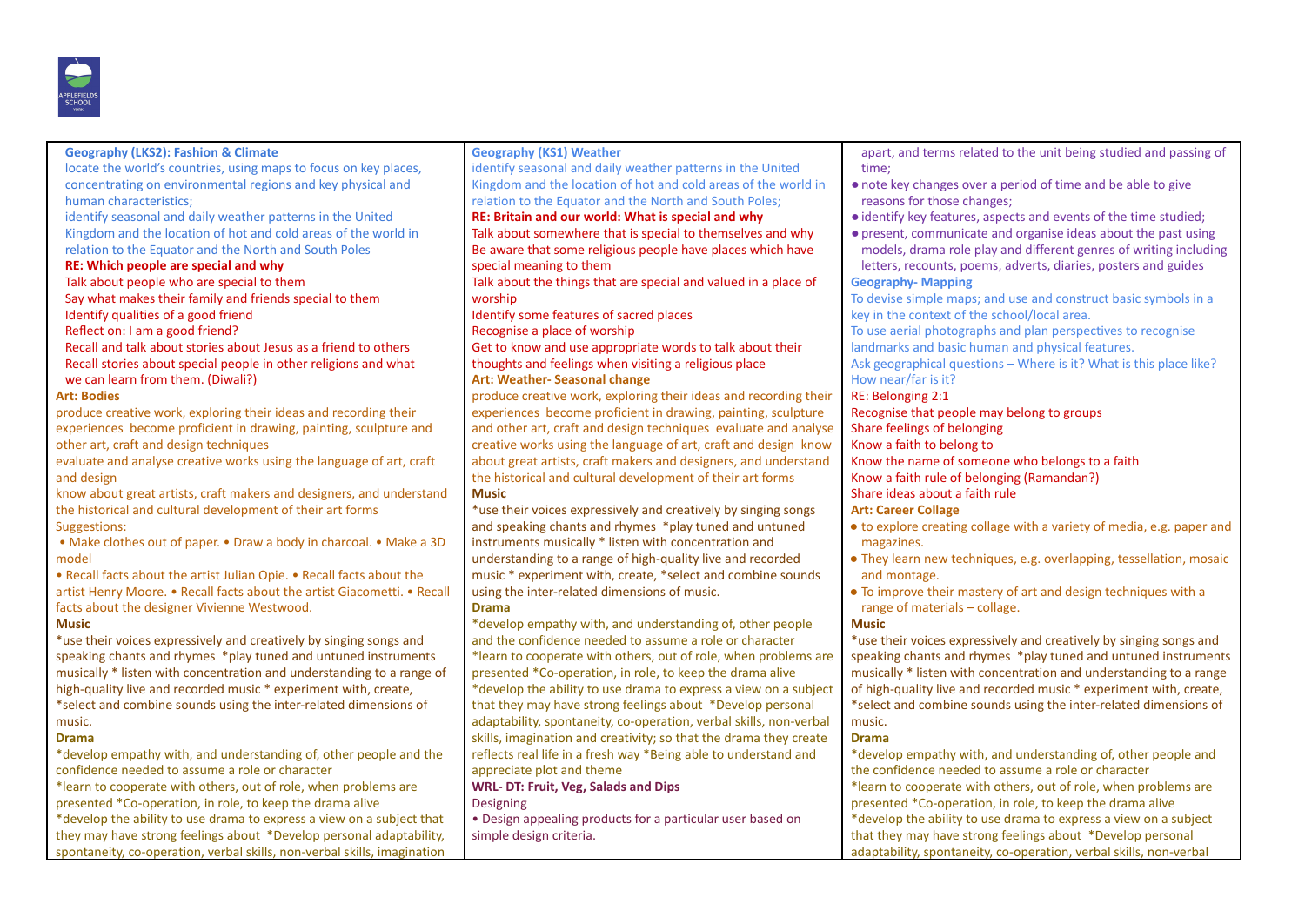

| and creativity; so that the drama they create reflects real life in a fresh | • Generate initial ideas and design criteria through investigating | skills, imagination and creativity; so that the drama they create   |  |  |
|-----------------------------------------------------------------------------|--------------------------------------------------------------------|---------------------------------------------------------------------|--|--|
| way *Being able to understand and appreciate plot and theme                 | a variety of fruit and vegetables.                                 | reflects real life in a fresh way *Being able to understand and     |  |  |
| <b>WRL- DT: Mechanisms- Sliders and Levers</b>                              | • Communicate these ideas through talk and drawings.               | appreciate plot and theme                                           |  |  |
| Designing                                                                   | <b>Making</b>                                                      | <b>WRL- DT: Edible Garden</b>                                       |  |  |
| • Generate ideas based on simple design criteria and their own              | • Use simple utensils and equipment to e.g. peel, cut, slice,      | All children should be able to: • Understand the eatwell plate and  |  |  |
| experiences, explaining what they could make.                               | squeeze, grate and chop safely.                                    | know which foods they should be eating more and less of. •          |  |  |
| . Develop, model and communicate their ideas through drawings and           | • Select from a range of fruit and vegetables according to their   | Understand and know where and how a variety of ingredients are      |  |  |
| mock-ups with card and paper.                                               | characteristics e.g. colour, texture and taste to create a chosen  | grown. • Prepare ingredients safely and hygienically using          |  |  |
| <b>Making</b>                                                               | product.                                                           | appropriate kitchen utensils.                                       |  |  |
| . Plan by suggesting what to do next.                                       | Evaluating                                                         | some children will be able to: • Explain that a variety of food is  |  |  |
| • Select and use tools, explaining their choices, to cut, shape and join    | • Taste and evaluate a range of fruit and vegetables to            | needed in the diet because different foods contain different        |  |  |
| paper and card.                                                             | determine the intended user's preferences.                         | substances that are needed for health. • Explain seasonality and    |  |  |
| . Use simple finishing techniques suitable for the product they are         | • Evaluate ideas and finished products against design criteria     | understand how the weather affects certain plants. • Understand     |  |  |
| creating.                                                                   | <b>Computing Science (CS) (KS1)</b>                                | how to control the temperature of the hob when cooking              |  |  |
| Evaluating                                                                  | understand what algorithms are; how they are implemented as        | most children will be able to: • Understand the correct proportions |  |  |
| • Explore a range of existing books and everyday products that use          | programs on digital devices; and that programs execute by          | of a balanced meal. • Be able to plant and care for a variety of    |  |  |
| simple sliders and levers.                                                  | following precise and unambiguous instructions                     | ingredients so they yield produce. . Measure ingredients to the     |  |  |
| • Evaluate their product by discussing how well it works in relation to     | create and debug simple programs                                   | nearest millilitre accurately and assemble or cook ingredients      |  |  |
| the purpose and the user and whether it meets design criteria.              | use logical reasoning to predict the behaviour of simple           | $(IT)$ KS1                                                          |  |  |
| Digital Literacy (DL) (KS1)                                                 | programs                                                           | recognise common uses of information technology beyond school       |  |  |
| use technology purposefully to create, organise, store, manipulate and      | Esafety (ES) (KS1)                                                 | <b>Information Technology (IT) KS2</b>                              |  |  |
| retrieve digital content                                                    | use technology safely and respectfully, keeping personal           | understand computer networks including the internet; how they       |  |  |
| <b>Information Technology</b>                                               | information private; identify where to go for help and support     | can provide multiple services, such as the world wide web; and the  |  |  |
| Digital Literacy (DL) (KS2)                                                 | when they have concerns about content or contact on the            | opportunities they offer for communication and collaboration (IT &  |  |  |
| select, use and combine a variety of software (including internet           | internet or other online technologies.                             | Digital Literacy)                                                   |  |  |
| services) on a range of digital devices to design and create a range of     | Computing - (Ks2)                                                  | use search technologies effectively (Digital Literacy), appreciate  |  |  |
| programs, systems and content that accomplish given goals, including        | design, write and debug programs that accomplish specific          | how results are selected and ranked, and be discerning in           |  |  |
| collecting, analysing, evaluating and presenting data and information       | goals, including controlling or simulating physical systems; solve | evaluating digital content (Digital Literacy)                       |  |  |
| Esafety (ES) (KS1)                                                          | problems by decomposing them into smaller parts                    | Life skills- My future (KS4)                                        |  |  |
| use technology safely and respectfully, keeping personal information        | use sequence, selection, and repetition in programs; work with     | Choosing my next steps                                              |  |  |
| private; identify where to go for help and support when they have           | variables and various forms of input and output                    | Applying for my next steps                                          |  |  |
| concerns about content or contact on the internet or other online           | use logical reasoning to explain how some simple algorithms        | <b>Interviews</b>                                                   |  |  |
| technologies.                                                               | work and to detect and correct errors in algorithms and            | <b>Work Ready</b>                                                   |  |  |
| Life skills: My self care                                                   | programs                                                           | (KS3)                                                               |  |  |
| Cooking                                                                     | Life skills- My environment                                        | My finances                                                         |  |  |
| Laundry                                                                     | Cleaning                                                           | Money                                                               |  |  |
| Self-care                                                                   | <b>Maintenance</b>                                                 | <b>Banking</b>                                                      |  |  |
| Shopping                                                                    | Accommodation                                                      | <b>Bills</b>                                                        |  |  |
| Life skills- My well-being                                                  | <b>Green living</b>                                                | <b>Budgets</b>                                                      |  |  |
| <b>Understanding myself</b>                                                 | <b>Life skills- My safety</b>                                      | Life skills- My relationships                                       |  |  |
| My health needs                                                             | Where I live, learn and work                                       | Relationships                                                       |  |  |
| <b>Emotional and sensory regulation</b>                                     | Taking responsibility for myself                                   | Conversations                                                       |  |  |
| Healthy mind and body                                                       | When out and about                                                 | Friendships                                                         |  |  |
| <b>EQUALS Independence</b>                                                  | Keeping safe online                                                | <b>Sexual relationships</b>                                         |  |  |